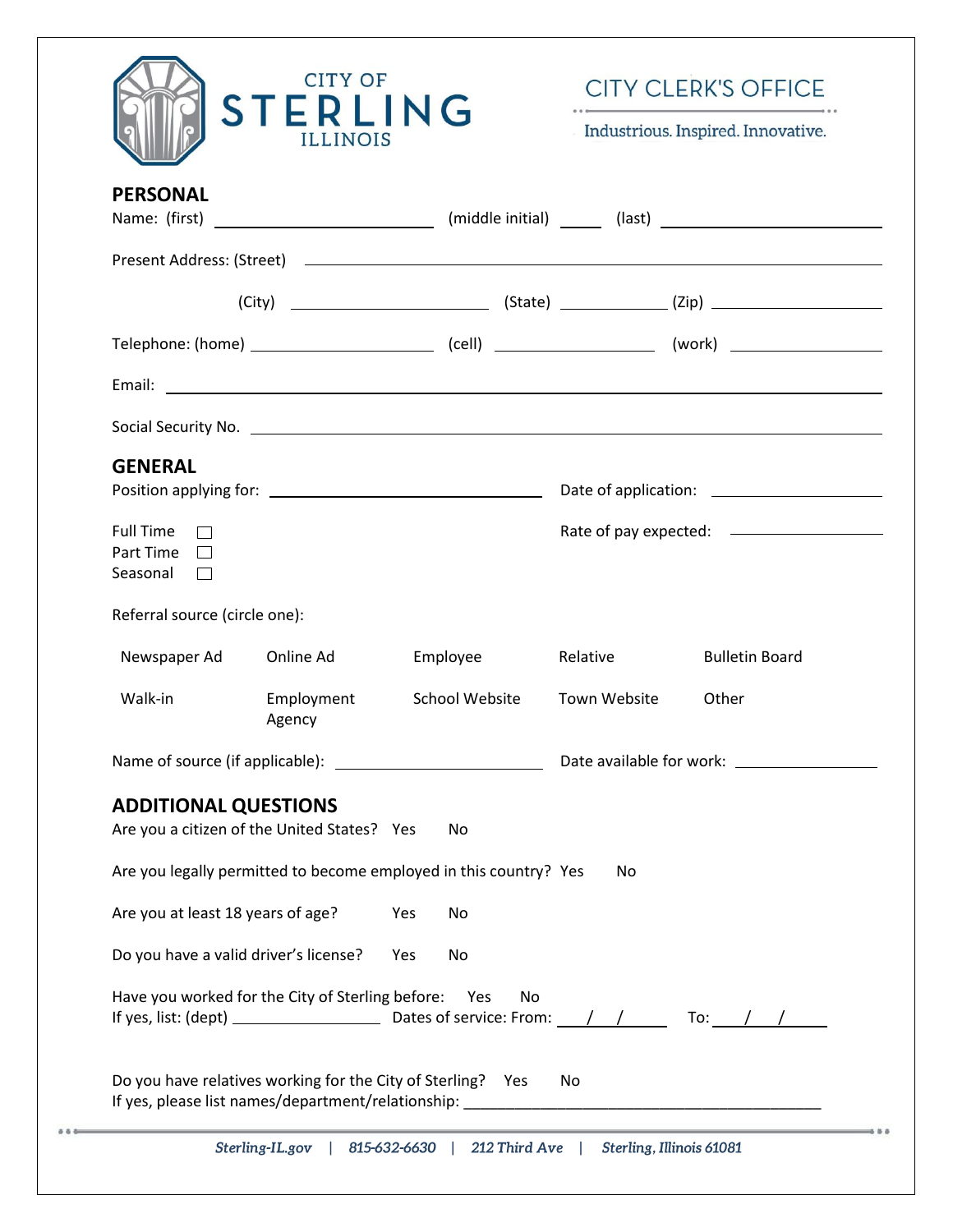

**CITY CLERK'S OFFICE** 

Industrious. Inspired. Innovative.

| Were you in the U.S. Armed Services? Yes | Nο                          |  |  |  |
|------------------------------------------|-----------------------------|--|--|--|
| If yes, which branch?                    | Dates of service: From: ( ) |  |  |  |
| List duties and special training:        |                             |  |  |  |

Have you ever been convicted of any offense? Yes No If yes, state date, place, nature of the conviction and disposition:

After reviewing the functions of the job for which you are applying, are you able to perform the duties of the job? If no, please explain:

### **EDUCATIONAL HISTORY**

|               | <b>School Name</b> | <b>Course of</b> | <b>Last Year</b> |   |                | Did you   | <b>Diploma</b> |
|---------------|--------------------|------------------|------------------|---|----------------|-----------|----------------|
|               | and Location       | <b>Study</b>     | <b>Completed</b> |   |                | Graduate? | or Degree      |
| <b>High</b>   |                    |                  | 2                | 3 | $\overline{4}$ | Yes       |                |
| <b>School</b> |                    |                  |                  |   |                | <b>No</b> |                |
| College       |                    |                  |                  |   |                | Yes       |                |
|               |                    |                  |                  |   |                | <b>No</b> |                |
| Grad/Tech     |                    |                  |                  |   |                | Yes       |                |
| <b>School</b> |                    |                  |                  |   |                | <b>No</b> |                |

#### **EMPLOYMENT HISTORY**

| Employer                                    | Address (city, state, phone) |
|---------------------------------------------|------------------------------|
| Date started                                | Starting position            |
| Date ended                                  | Position upon leaving        |
| Name & title of supervisor                  | Reason for leaving           |
| Brief description of your responsibilities: |                              |
|                                             |                              |
|                                             |                              |
|                                             |                              |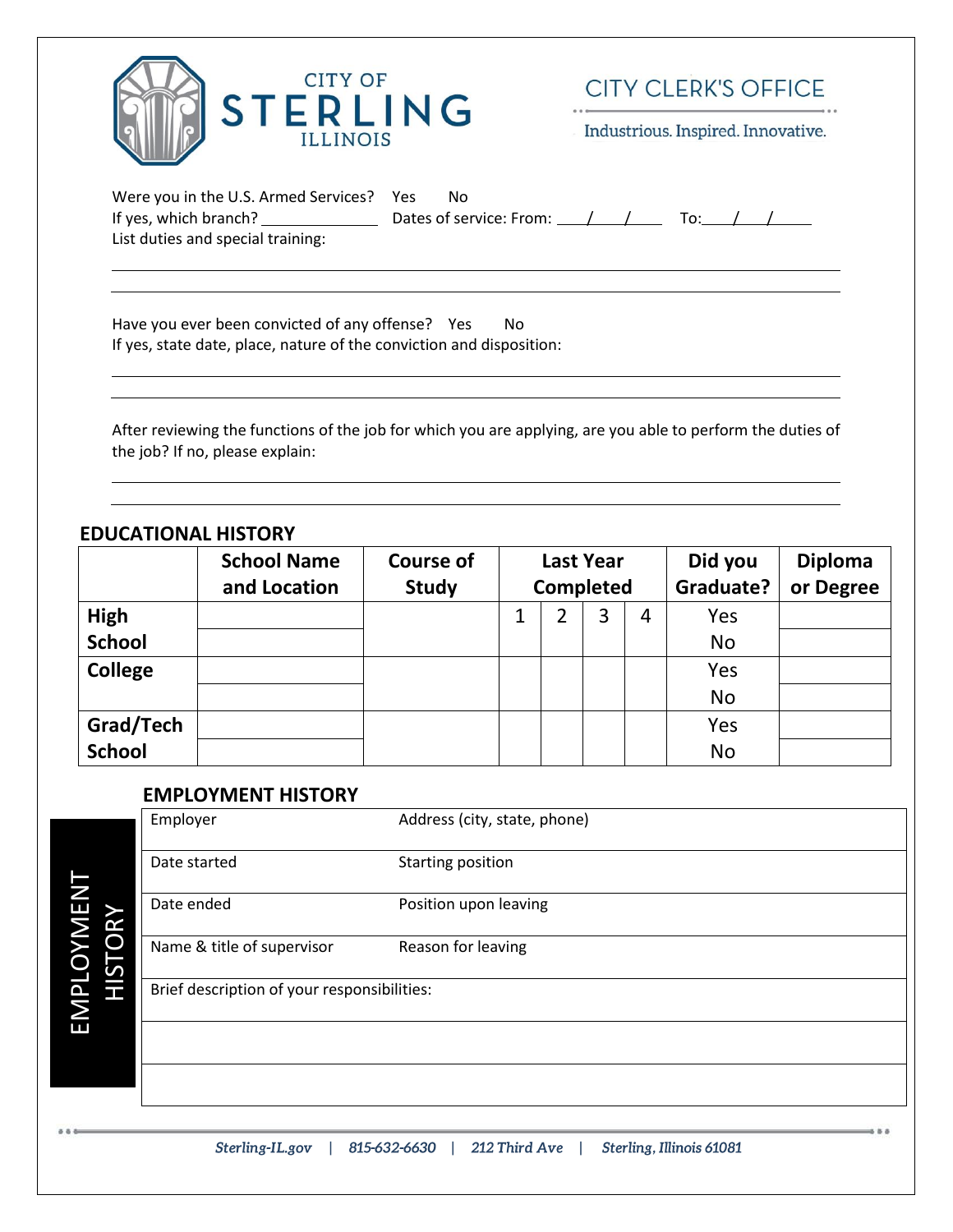

# **CITY CLERK'S OFFICE**

Industrious. Inspired. Innovative.

|                                   | Employer                                    | Address (city, state, phone) |
|-----------------------------------|---------------------------------------------|------------------------------|
|                                   | Date started                                | Starting position            |
|                                   | Date ended                                  | Position upon leaving        |
|                                   | Name & title of supervisor                  | Reason for leaving           |
| EMPLOYMENT<br>HISTORY             | Brief description of your responsibilities: |                              |
|                                   |                                             |                              |
|                                   |                                             |                              |
|                                   |                                             |                              |
|                                   | Employer                                    | Address (city, state, phone) |
|                                   | Date started                                | Starting position            |
|                                   | Date ended                                  | Position upon leaving        |
| EMPLOYMEN <sup>-</sup><br>HISTORY | Name & title of supervisor                  | Reason for leaving           |
|                                   | Brief description of your responsibilities: |                              |
|                                   |                                             |                              |
|                                   |                                             |                              |

## **ADDITIONAL SKILLS, QUALIFICATIONS, CERTIFICATIONS**